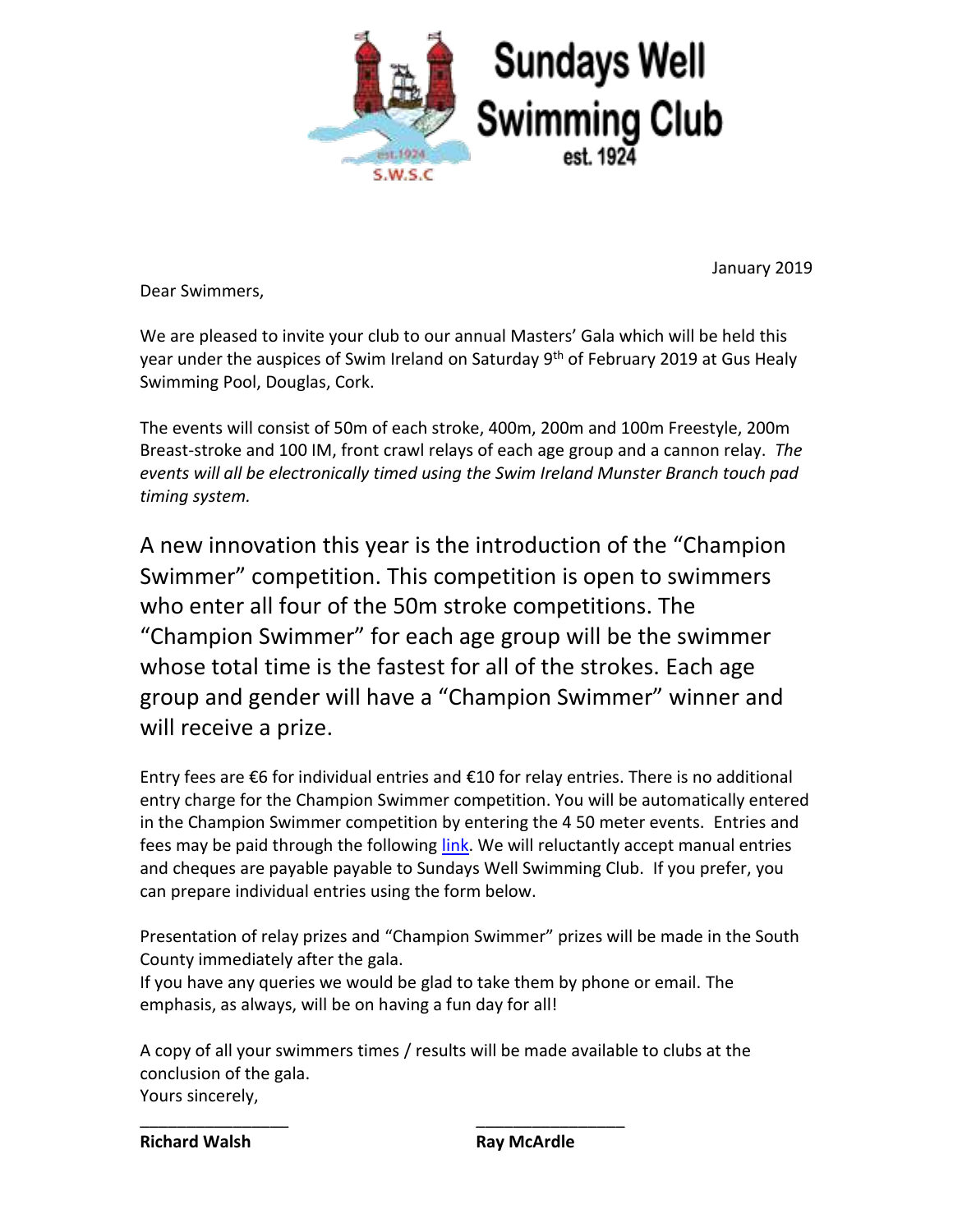

Gala Organiser **Technical Organiser** Cala Organiser SWSC SWSC E mail: [risteardwalsh@gmail.com](mailto:risteardwalsh@gmail.com) [raymcardle@yahoo.com](mailto:raymcardle@yahoo.com) 087 6216991 087 7546953

## **MASTERS GALA Swim Ireland Gala Licence Number 1S-18/19 M014**

| <b>VENUE:</b>                        | GUS HEALY SWIMMING POOL, DOUGLAS, CORK.                                                                                                                                                                                                                                                                                                                                                           |
|--------------------------------------|---------------------------------------------------------------------------------------------------------------------------------------------------------------------------------------------------------------------------------------------------------------------------------------------------------------------------------------------------------------------------------------------------|
| DATE:                                | SATURDAY 9th FEBRUARY 2019                                                                                                                                                                                                                                                                                                                                                                        |
| <b>TIMES:</b>                        | SESSION 1: WARM-UP 1.00pm - START 14:00                                                                                                                                                                                                                                                                                                                                                           |
|                                      | (EXPECTED FINISH 6PM)                                                                                                                                                                                                                                                                                                                                                                             |
| <b>SCRATCHES:</b>                    | 30 MINS BEFORE START SESSION                                                                                                                                                                                                                                                                                                                                                                      |
| <b>ORDER OF EVENTS:</b>              | AS PER ATTACHED LIST.                                                                                                                                                                                                                                                                                                                                                                             |
|                                      | ALL EVENTS ARE HEAT DECLARED WINNER                                                                                                                                                                                                                                                                                                                                                               |
|                                      | HEATS WILL BE SEEDED BY ENTRY TIME WITH MEN/WOMEN<br>AND AGE GROUPS MIXED                                                                                                                                                                                                                                                                                                                         |
| <b>AGE GROUPS (ENTRY DEPENDANT):</b> | Men and Women: 19-24, 25-29, 30-34, 35-39, 40-44, 45-49,<br>50-54, 55-59, 60-64, 65-69, 70-74, 75-79, 80-84, 85+                                                                                                                                                                                                                                                                                  |
|                                      | Age as at 31st December 2019                                                                                                                                                                                                                                                                                                                                                                      |
| <b>ENTRIES:</b>                      | €6.00 PER INDIVIDUAL EVENT                                                                                                                                                                                                                                                                                                                                                                        |
|                                      | €10.00 PER RELAY                                                                                                                                                                                                                                                                                                                                                                                  |
|                                      | <b>CHEQUES PAYABLE TO</b>                                                                                                                                                                                                                                                                                                                                                                         |
|                                      | "SUNDAYS WELL SWIMMING CLUB"                                                                                                                                                                                                                                                                                                                                                                      |
| NOTE:                                | IN THE EVENT OF OVER-SUBSCRIPTION, THE SLOWEST<br>ENTRIES WILL BE ELIMINATED FROM THE LONGEST EVENTS<br>(IN DURATION) BASED ON SUBMITTED TIMES UNTIL THE<br>ESTIMATED GALA SCHEDULE MEETS THE ALLOCATED POOL<br>TIME AVAILABLE. FEES WILL BE REFUNDED TO INDIVIDUALS<br>WHOSE ENTRIES ARE ELIMINATED ON THIS BASIS.<br>ANY ENTRY UNPAID BY 2PM 09/02/19 WILL BE<br><b>AUTOMATICALLY SCRATCHED</b> |
| <b>ENTRY SHEETS:</b>                 | Individual entries to be completed online at                                                                                                                                                                                                                                                                                                                                                      |
|                                      | https://irishmastersswimming.ie/sundays-well-2019/<br>ENTRIES TO BE COMPLETED WITH YOUR PERSONAL BEST<br>TIMES SO YOU CAN BE GRADED CORRECTLY.                                                                                                                                                                                                                                                    |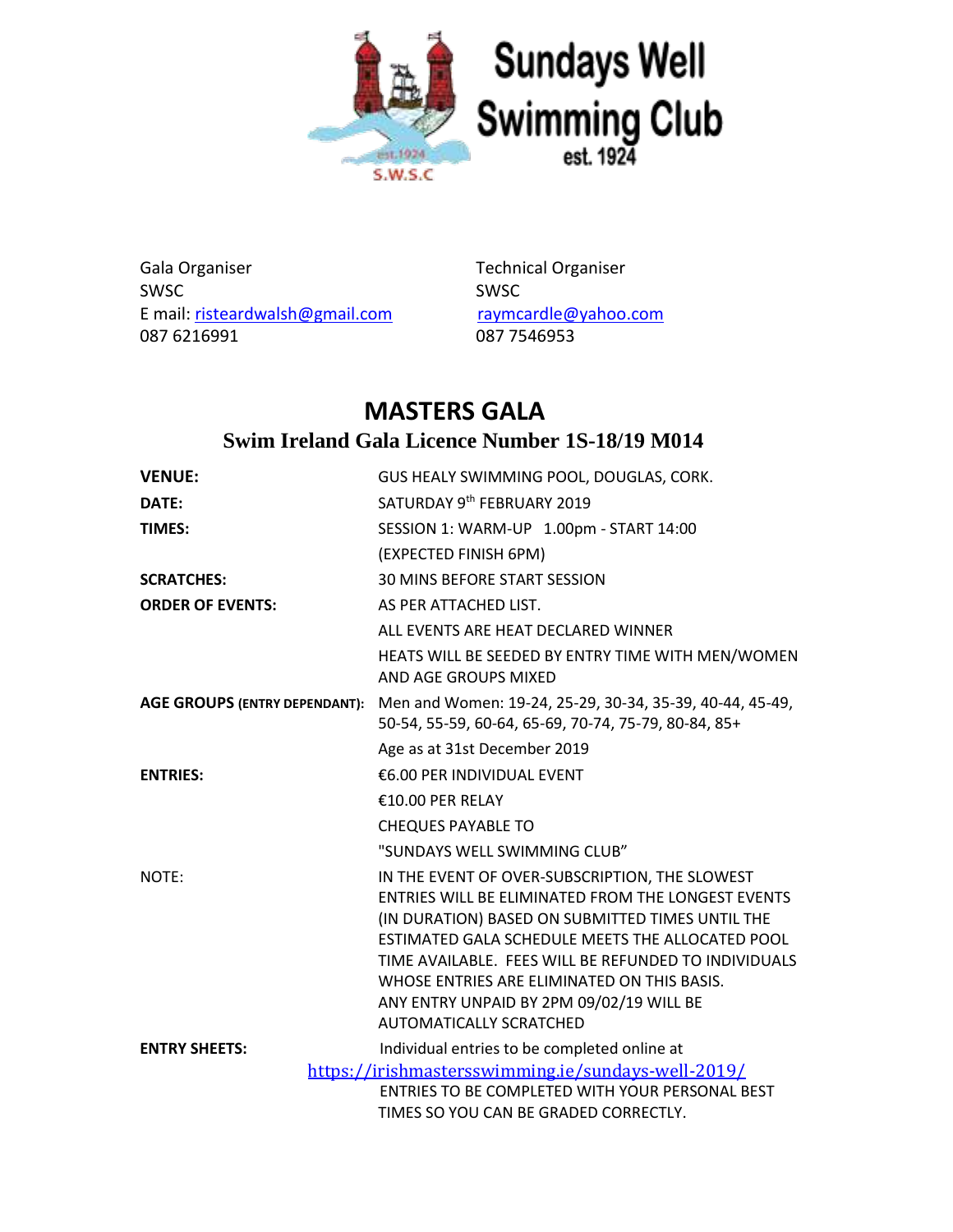

**ENTRIES TO:** RICHARD WALSH

IF YOU ARE USING HY-TEK TEAM MANAGER, PLEASE EXPORT ENTRIES TO THE COMPETITION SECRETARY. **ENTRY DEADLINES:** Monday 4th FEBRUARY 2019 PLEASE **- NO LATE ENTRIES** 16 THE CLOISTERS BALLINCOLLIG CO. CORK

E-MAIL: [risteardwalsh@gmail.com](mailto:risteardwalsh@gmail.com)

- $\triangleright$  Any points not covered by the above will be at the discretion of the Gala Organizers
- ➢ The decision of the Gala Organizers & the Gala Referee will be final.

## **MASTERS GALA ORDER OF EVENTS**

|     | Saturday 9th Feb. 2019. 2pm Start (warm up from 1.00pm sharp)<br><b>Session 1:</b> |  |  |  |  |
|-----|------------------------------------------------------------------------------------|--|--|--|--|
| 1.  | Mens 4* 100m Freestyle relay                                                       |  |  |  |  |
| 2.  | Womens 4* 100m Freestyle relay                                                     |  |  |  |  |
| 3.  | Mixed 50m Freestyle                                                                |  |  |  |  |
| 4.  | Mixed 400m Freestyle                                                               |  |  |  |  |
| 5.  | Mixed 50m Breaststroke                                                             |  |  |  |  |
| 6.  | Mixed 200m Freestyle                                                               |  |  |  |  |
| 7.  | Mixed 200m Breaststroke                                                            |  |  |  |  |
| 8.  | Mixed 50m Backstroke                                                               |  |  |  |  |
| 9.  | Mixed 100m IM Mixed                                                                |  |  |  |  |
| 10. | Mixed 100m Freestyle                                                               |  |  |  |  |
| 11. | Mixed 50m Butterfly                                                                |  |  |  |  |
| 12. | Mens 4* 50m Freestyle Relay                                                        |  |  |  |  |
| 13. | Womens 4* 50m Freestyle Relay (200+)                                               |  |  |  |  |
| 14. | 8 X 50m Cannon Relay (1 male, 1 female swimmer from each age group)                |  |  |  |  |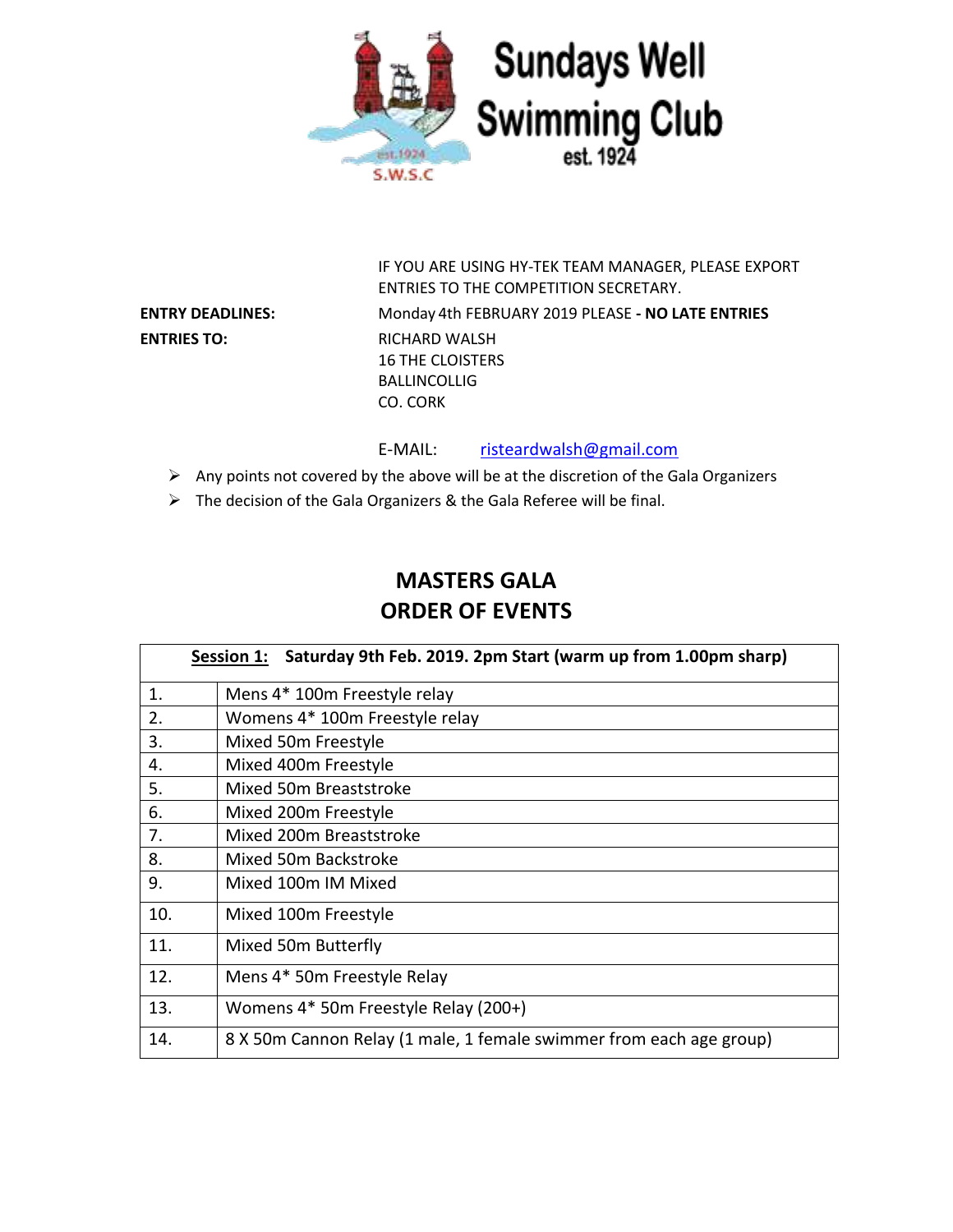

#### **MASTERS GALA** (UNDER SWIM IRELAND RULES) **Swim Ireland Gala Licence Number 1S-18/19 M014**

# **SATURDAY 9 TH FEBRUARY 2019**

**Payment Form:**

**NAME:…………………………………………………………………………**

**CLUB:.............................................................................**

| Individual Entries @ €6.00 each |  |
|---------------------------------|--|
| Relays $@$ €10.00 each          |  |
| l Total:                        |  |

Cheques made payable to Sundays Well Swimming Club

Please post entries & cheques to: Richard Walsh

16 The Cloisters Ballincollig Co. Cork Please e-mail entries to: [risteardwalsh@gmail.com](mailto:risteardwalsh@gmail.com)

*Entry deadline 04/02/19*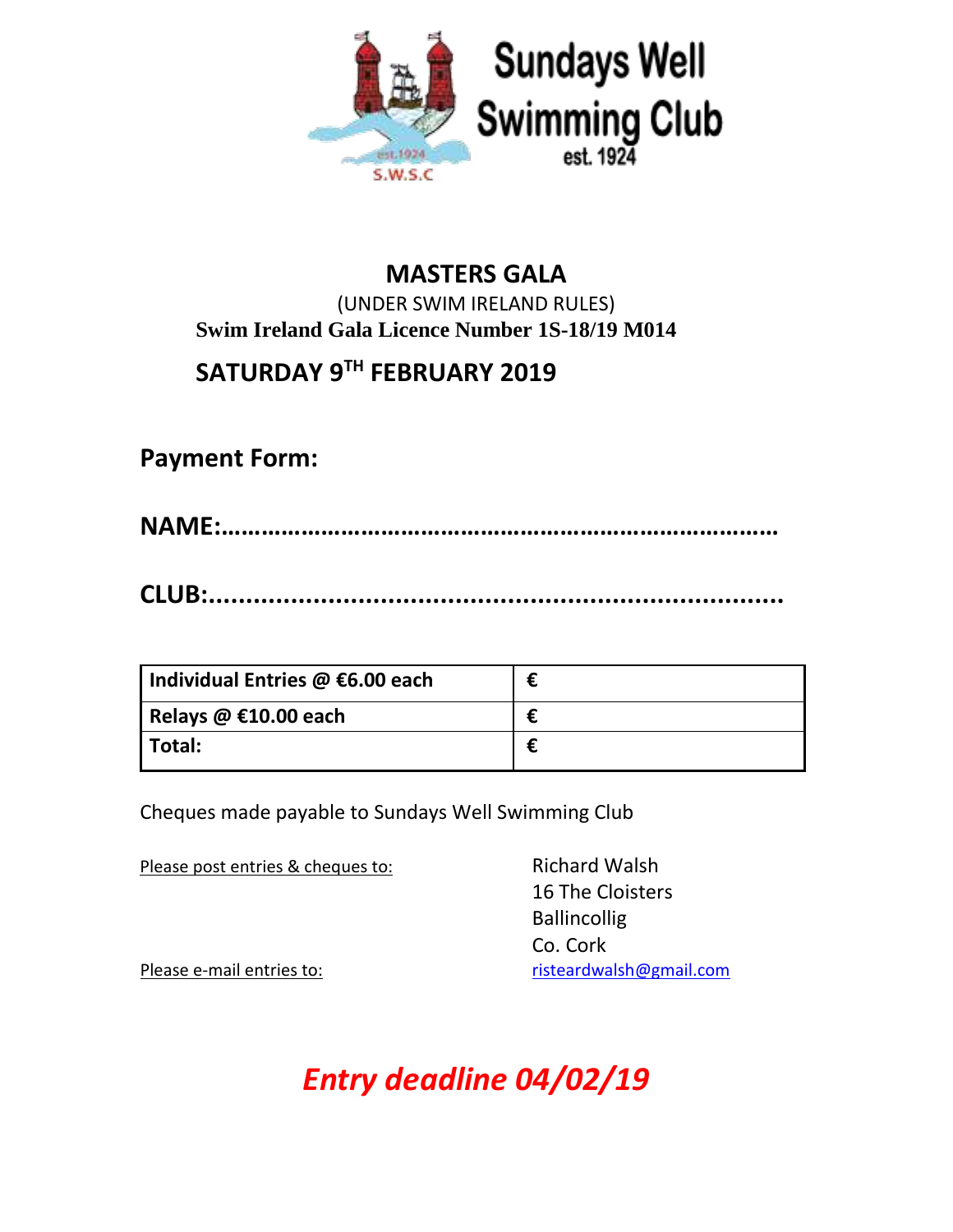### **Sundays Well Swimming Club Annual Masters Gala 09***/02/2019* **Individual Entry Form**

*Please ensure you enter your personal best time in your selected events so that you can be graded correctly. Entries are at a cost of €6 each.*

**Club Name:** 

**Age Groupings: 19-24, 25-29, 30-34, 35-39, 40-44, 45-49, 50-54, 55-59, 60-64, 65-69, 70-74, 75-79, 80-84, 85+ (Subject to Entries)**

| Surname: | Forename: | M/F | Date of Birth: | 100m IM | 200m Free: | 100m Free: | 200m    | 50m Free: | 50m Breast: | 50m Back: | 50m B/Fly: |
|----------|-----------|-----|----------------|---------|------------|------------|---------|-----------|-------------|-----------|------------|
|          |           |     |                |         |            |            | Breast: |           |             |           |            |
|          |           |     |                |         |            |            |         |           |             |           |            |
|          |           |     |                |         |            |            |         |           |             |           |            |
|          |           |     |                |         |            |            |         |           |             |           |            |
|          |           |     |                |         |            |            |         |           |             |           |            |
|          |           |     |                |         |            |            |         |           |             |           |            |
|          |           |     |                |         |            |            |         |           |             |           |            |
|          |           |     |                |         |            |            |         |           |             |           |            |
|          |           |     |                |         |            |            |         |           |             |           |            |
|          |           |     |                |         |            |            |         |           |             |           |            |
|          |           |     |                |         |            |            |         |           |             |           |            |
|          |           |     |                |         |            |            |         |           |             |           |            |
|          |           |     |                |         |            |            |         |           |             |           |            |
|          |           |     |                |         |            |            |         |           |             |           |            |
|          |           |     |                |         |            |            |         |           |             |           |            |
|          |           |     |                |         |            |            |         |           |             |           |            |
|          |           |     |                |         |            |            |         |           |             |           |            |

Please post entries & cheques to: Richard Walsh

16 The Cloisters **Ballincollig** Co. Cork Please e-mail entries to: [risteardwalsh@gmail.com](mailto:risteardwalsh@gmail.com)

| <b>Total Entries:</b><br>@ €6 each | <b>Total Cost:</b> |  |  |
|------------------------------------|--------------------|--|--|
|                                    | €                  |  |  |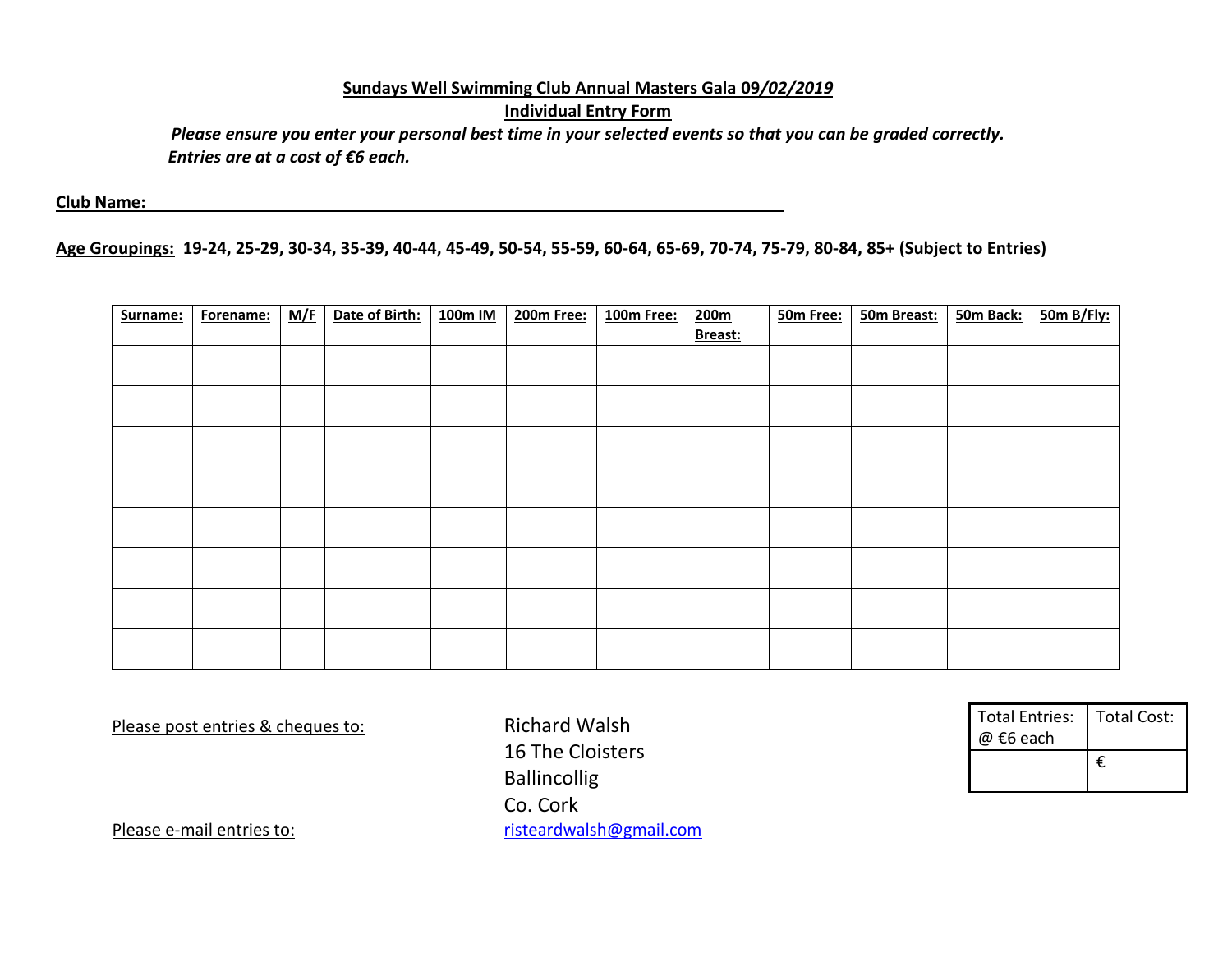#### DEADLINE FOR ENTRIES: Monday 04/02/19

➢ **Please Note: If entries have not been paid by 14:00 on Saturday 9/02/19 you will be automatically scratched from your events**

#### **Sundays Well Swimming Club Annual Masters Gala 9***/02/2019*

**Relay Entry Form**

*Relays are at a cost of €10 each.*

**Club Name:** 

**Age Groupings: 100-119 Years, 120-159 Years, 170-199 Years, 200-239 Years, 240+ Years. (Combined Ages of all Swimmers on Team)**

**Please enter the quantity of teams you wish to enter in the relevant age groups. All relay teams will be entered as NT.**

| Relay:                 | 76-119 | 120-159      | 170-199                                                                                                                                                                                                                        | $200+$                                                                                                                                           | $240+$                                |
|------------------------|--------|--------------|--------------------------------------------------------------------------------------------------------------------------------------------------------------------------------------------------------------------------------|--------------------------------------------------------------------------------------------------------------------------------------------------|---------------------------------------|
| 4X100m Freestyle Male  |        |              |                                                                                                                                                                                                                                |                                                                                                                                                  |                                       |
| 4X100m Freestyle       |        |              |                                                                                                                                                                                                                                |                                                                                                                                                  |                                       |
| Female                 |        |              |                                                                                                                                                                                                                                |                                                                                                                                                  |                                       |
| 4X50m Freestlye Male   |        |              |                                                                                                                                                                                                                                |                                                                                                                                                  |                                       |
| 4X50m Freestyle Female |        |              |                                                                                                                                                                                                                                |                                                                                                                                                  |                                       |
| 8 x 50m Cannon         |        | <u>ka ka</u> | en kommunist om der forskellige for den forskellige som en forskellige som en forskellige som en forskellige<br>Sin som en forskellige som en forskellige som en forskellige som en forskellige som en forskellige som en fors | en komponent (k. 1970)<br>1991 - Santo Barriotto, politik eta kontrollaria (h. 1982)<br>1992 - Santo Braziliako II.ak eta kontrollaria (h. 1982) | en de la filmoj<br>Estas de la filmoj |